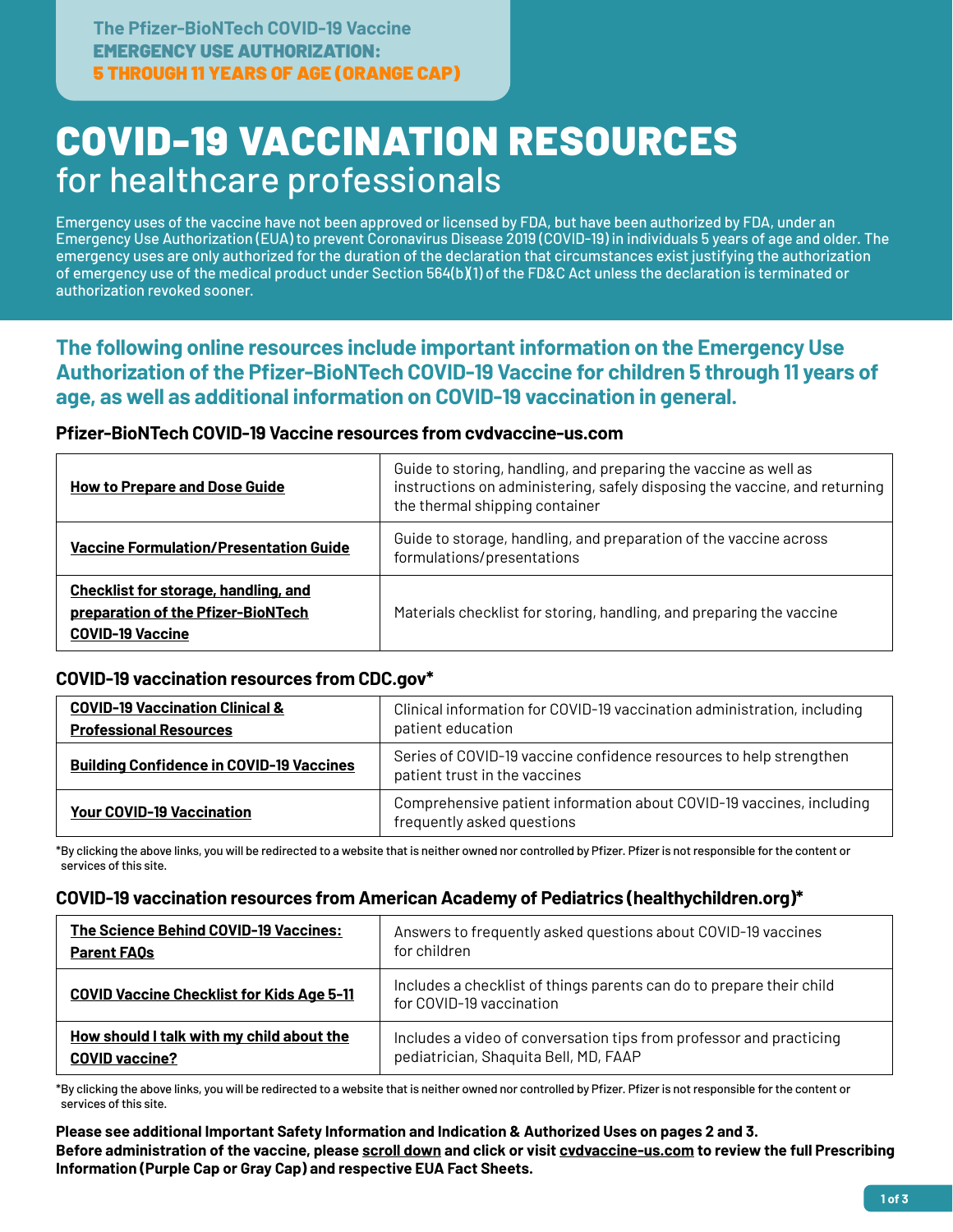# **Important Safety Information and Indication & Authorized Use**

# **Important Safety Information**

Do not administer to individuals with known history of a severe allergic reaction (eg, anaphylaxis) to any component of the vaccine.

Appropriate medical treatment used to manage immediate allergic reactions must be immediately available in the event an acute anaphylactic reaction occurs following administration of the vaccine.

Monitor vaccine recipients for the occurrence of immediate adverse reactions according to the Centers for Disease Control and Prevention guidelines (https://www.cdc.gov/vaccines/covid-19/clinical-considerations/managing-anaphylaxis.html).

Postmarketing data demonstrate increased risks of myocarditis and pericarditis, particularly within 7 days following the second dose. The observed risk is higher among males under 40 years of age than among females and older males. The observed risk is highest in males 12 through 17 years of age. Although some cases required intensive care support, available data from short-term follow-up suggest that most individuals have had resolution of symptoms with conservative management. Information is not yet available about potential long-term sequelae. The CDC has published considerations related to myocarditis and pericarditis after vaccination, including for vaccination of individuals with a history of myocarditis or pericarditis (https://www.cdc.gov/vaccines/covid-19/clinical-considerations/myocarditis.html).

Syncope (fainting) may occur in association with administration of injectable vaccines, in particular in adolescents. Procedures should be in place to avoid injury from fainting.

Immunocompromised persons, including individuals receiving immunosuppressant therapy, may have a diminished immune response to the vaccine.

The vaccine may not protect all vaccine recipients.

#### Primary Series Adverse Events:

In clinical studies (30 mcg modRNA) of participants 16 through 55 years of age, the most commonly reported adverse reactions (≥10%) were pain at the injection site (88.6%), fatigue (70.1%), headache (64.9%), muscle pain (45.5%), chills (41.5%), joint pain (27.5%), fever (17.8%), and injection site swelling (10.6%).

In clinical studies (30 mcg modRNA) of participants 56 years of age and older, the most commonly reported adverse reactions (≥10%) were pain at the injection site (78.2%), fatigue (56.9%), headache (45.9%), muscle pain (32.5%), chills (24.8%), joint pain (21.5%), injection site swelling (11.8%), fever (11.5%), and injection site redness (10.4%).

In a clinical study (10 mcg modRNA) in children 5 through 11 years of age, adverse reactions following administration of any primary series dose included pain at the injection site (84.3%), fatigue (51.7%), headache (38.2%), injection site redness (26.4%), injection site swelling (20.4%), muscle pain (17.5%), chills (12.4%), fever (8.3%), joint pain (7.6%), lymphadenopathy (0.9%), nausea (0.4%), rash (0.3%), malaise (0.1%), and decreased appetite (0.1%).

# **Indication & Authorized Use**

# **Indication**

COMIRNATY® is a vaccine indicated for active immunization to prevent coronavirus disease 2019 (COVID-19) caused by severe acute respiratory syndrome coronavirus 2 (SARS-CoV-2) in individuals 16 years of age and older.

#### **Interchangeability**

The FDA-approved COMIRNATY® (COVID-19 Vaccine, mRNA) and the Pfizer-BioNTech COVID-19 Vaccine for individuals 12 years of age and older (purple cap and gray cap), when prepared according to their respective instructions for use, can be used interchangeably. COMIRNATY® (COVID-19 Vaccine, mRNA) and the Pfizer-BioNTech COVID-19 Vaccine intended for individuals 12 years of age and older (purple cap and gray cap) **should not be used** for individuals **5 through 11 years of age**, because of the potential for vaccine administration errors, including dosing errors.

# **Authorized Use**

COMIRNATY® (COVID-19 Vaccine, mRNA) is authorized for emergency use to provide:

- a 2-dose 30 mcg modRNA primary series to individuals 12 through 15 years of age
- a third 30 mcg modRNA primary series dose to individuals 12 years of age and older with certain kinds of immunocompromise

*Authorized Use continued on next page.*

**Please see additional Important Safety Information and Indication & Authorized Uses on pages 2 and 3. Before administration of the vaccine, please [scroll down](#page-2-0) and click or visi[t cvdvaccine-us.com](http://cvdvaccine-us.com) to review the full Prescribing Information (Purple Cap or Gray Cap) and respective EUA Fact Sheets.**